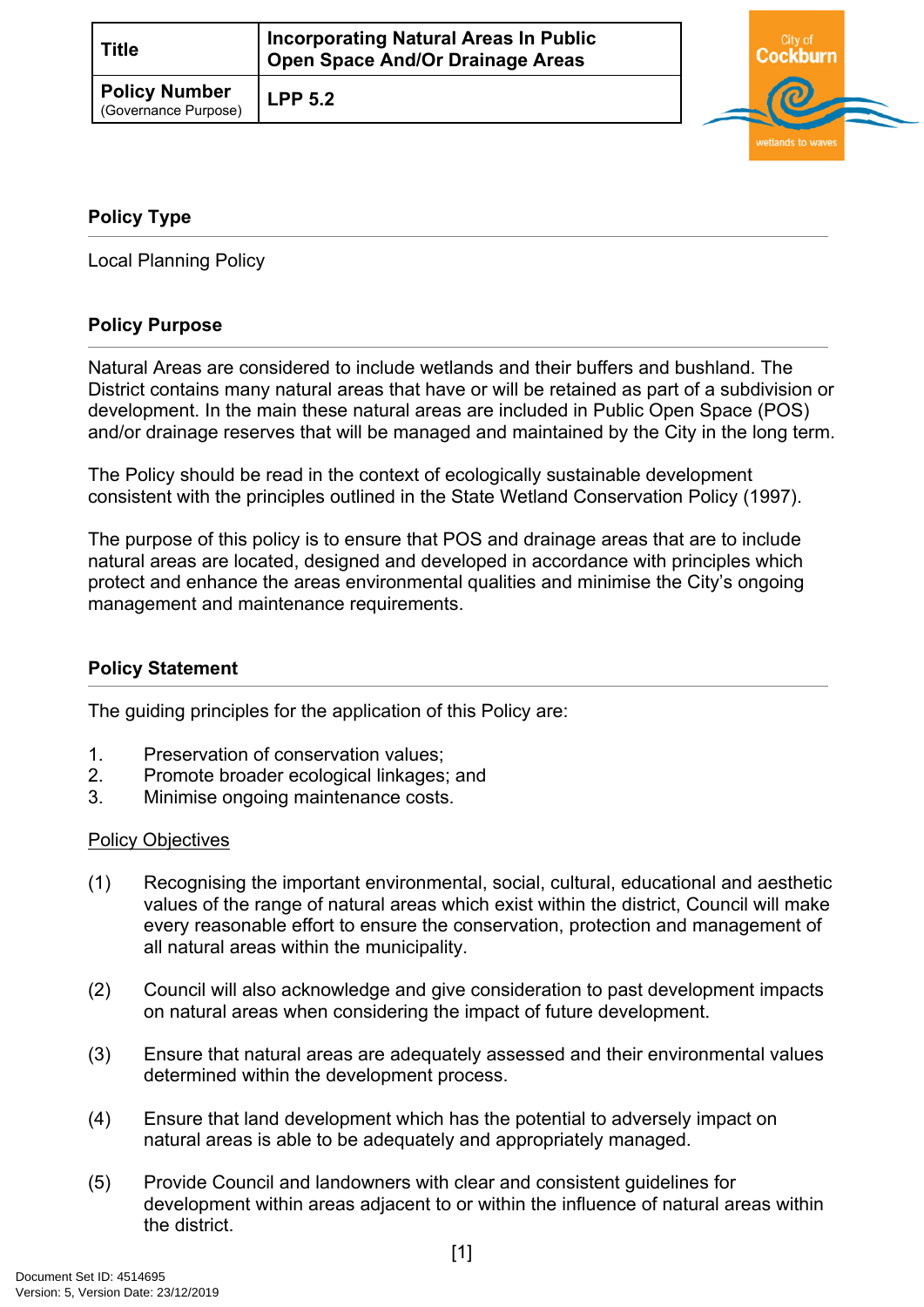| <b>Title</b>                                 | <b>Incorporating Natural Areas In Public</b><br><b>Open Space And/Or Drainage Areas</b> | City of |  |
|----------------------------------------------|-----------------------------------------------------------------------------------------|---------|--|
| <b>Policy Number</b><br>(Governance Purpose) | LPP <sub>5.2</sub>                                                                      | බ       |  |

- (6) Establish procedures and processes for ensuring that natural areas are adequately protected and managed during construction and development.
- (7) Require that development adjacent to wetlands be suitably set back from the wetland boundary to allow for the retention of the wetland dependent vegetation and to maintain its environmental values and functions.

## Policy Requirements

- (8) Where development is proposed adjacent to a natural area Management Plan/s must be submitted and approved by Council.
- (9) Where development includes or is adjacent to a wetland, buffers are provided and managed to protect and maintain wetland values. Buffers also act to protect the community from potential impacts such as nuisance midge. The City will apply buffer distances as outlined in Department of Environment and Department of Planning wetland buffer guidelines. A 50m buffer is generally required.
- (10) Where development includes or is adjacent to a wetland an adequate midge buffers must be provided.
- (11) Natural areas and their associated ecological values must be assessed by a suitably qualified environmental specialist and a report provided to council prior to planning or development approval.
- (12) Drainage associated with development and land use is to be managed in line with the following principles:-
	- Discharge of drainage directly into wetlands will not be permitted. Discharge may be acceptable following suitable treatment to remove nutrients and other pollutants, provided that adverse hydrological impacts will not occur
	- The integrity of wetland and buffer vegetation is to be maintained by design and implementation of best practise Water Sensitive Urban Design Principles particularly where drainage facilities are established within the setback to the wetland.

#### Design Guidance

- (13) Where natural areas are to be retained or conserved within POS and/or drainage reserves the area should be designed and developed in accordance with the following design requirements;
	- 1. A site survey is to be undertaken to identify vegetation that are deemed to have significant ecological value. Measures should then be identified to protect and retain vegetation where possible.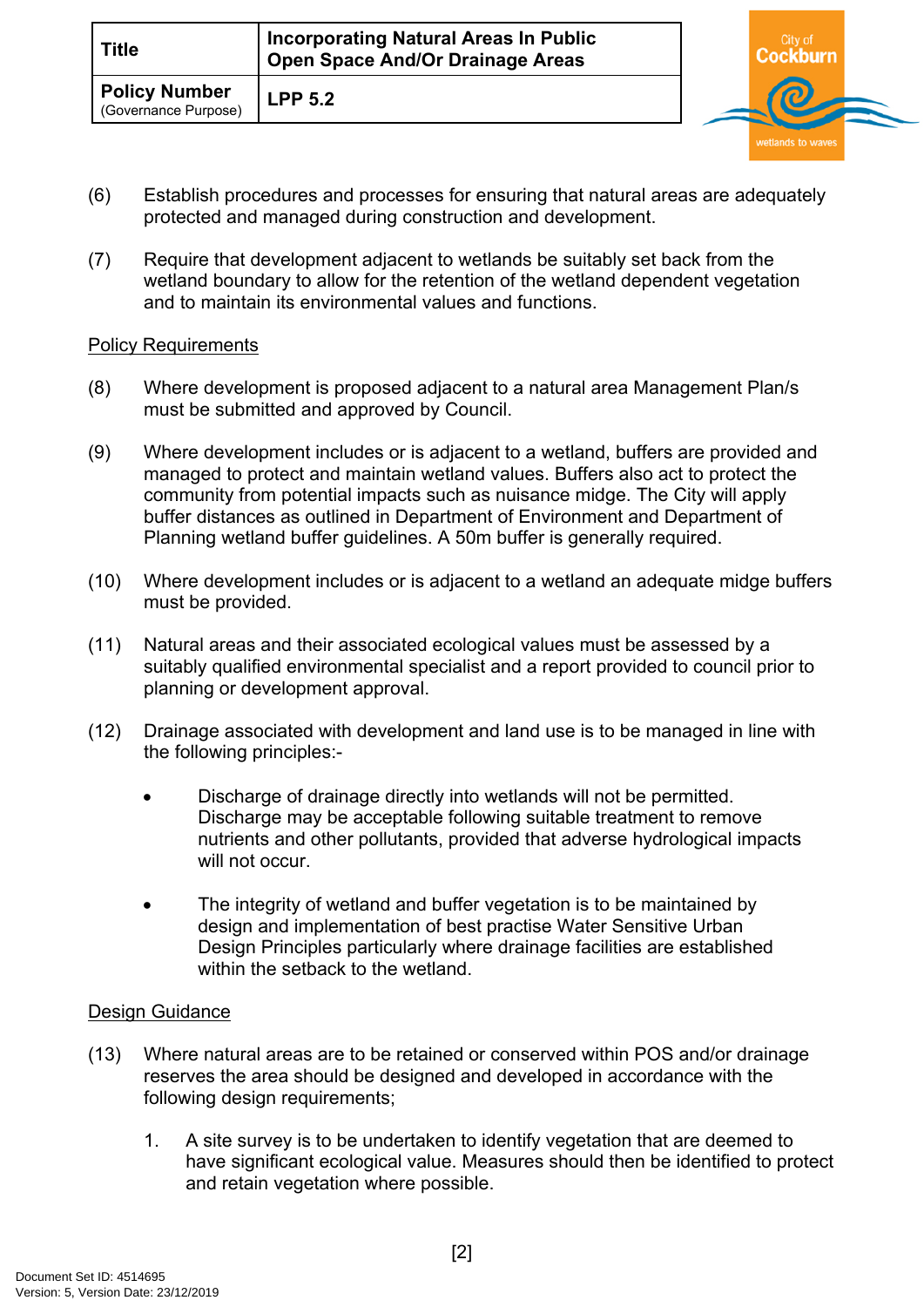| <b>Title</b>                                 | <b>Incorporating Natural Areas In Public</b><br><b>Open Space And/Or Drainage Areas</b> | City of |  |
|----------------------------------------------|-----------------------------------------------------------------------------------------|---------|--|
| <b>Policy Number</b><br>(Governance Purpose) | <b>LPP 5.2</b>                                                                          |         |  |

- 2. To ensure that the integrity of the area is protected and disturbance is minimised, the limit of the natural area shall be determined in consultation with the City and clearly marked on site prior to any works being undertaken and no works including earthworks, clearing or pruning are to be undertaken in these areas without first obtaining approval from the City and other relevant authorities.
- 3. Where appropriate a Revegetation and Maintenance Management Plan will be submitted for approval by the City prior to any works/construction taking place on the land. The plan should illustrate how and when revegetation works are to occur including weed control and a comprehensive species list. The following key elements should also be reflected in the plan:
	- As a general rule a *final* revegetation density of 1.6 plants per square metre is to be achieved prior to hand over of maintenance responsibilities to the City. Detailed and agreed completion criteria are to be included in the Revegetation and Maintenance Management Plan.
	- As bond or a bank guarantee for revegetation and maintenance will be required to be lodged with the City. The bond shall be equal to the revegetation and maintenance costs plus 25%.
	- Illustrate how dieback management procedures will be implemented and complied with.
- 4. To ensure that cut and fill batters around natural management areas can be effectively managed and maintained; slopes shall not be steeper than 1 in 6. Such batters are to be stabilised initially using hydromulch or similar and then by planting with native species.
- 5. To minimise the potential of weeds and grasses invading natural areas, only clean sand fill shall be used on batter slopes and in adjacent areas. Use of top soil is not acceptable.

To minimise the potential of adjoining grassed areas invading natural management areas, these areas should be defined and separated by a hard edge such as kerbing, walls or paths which shall be constructed as part of subdivision or development of the area. To minimise the potential growth of weeds and grasses in the natural management areas, sprinklers in adjacent irrigated grass and garden areas should, as far as practicable, be positioned to spray away from the natural management area.

- 6. To minimise the potential for any ongoing physical disturbance, any paths through or around a natural management area should be designed to avoid areas of high vegetation quality and or diversity, not unduly fragment the area and where necessary control indiscriminant movement through such areas by the provision of board walks, fencing, low walls or other appropriate barriers.
- 7. As a general rule, paths through natural management areas should be in keeping with the natural environment. The location and form of paths is subject